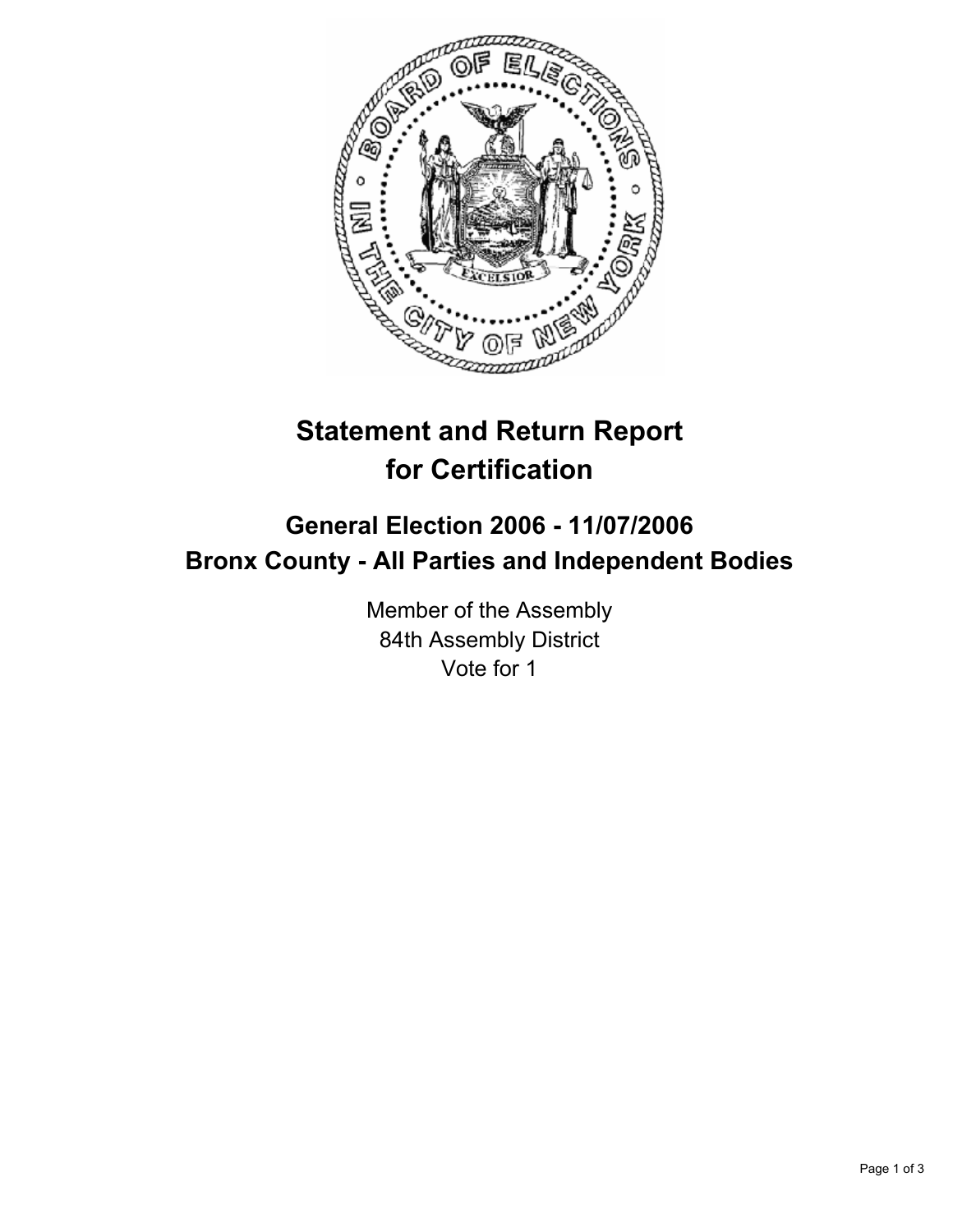

## **Assembly District 84**

| <b>PUBLIC COUNTER</b>          | 14,419 |
|--------------------------------|--------|
| <b>EMERGENCY</b>               | 16     |
| ABSENTEE/MILITARY              | 126    |
| AFFIDAVIT                      | 286    |
| <b>Total Ballots</b>           | 14,863 |
| DAVID ROSADO (REPUBLICAN)      | 647    |
| CARMEN E ARROYO (DEMOCRATIC)   | 9,992  |
| HARRY ALMODOVAR (CONSERVATIVE) | 135    |
| DONALD ANTONETTY (WRITE-IN)    |        |
| <b>Total Votes</b>             | 10,775 |
| Unrecorded                     | 4.088  |